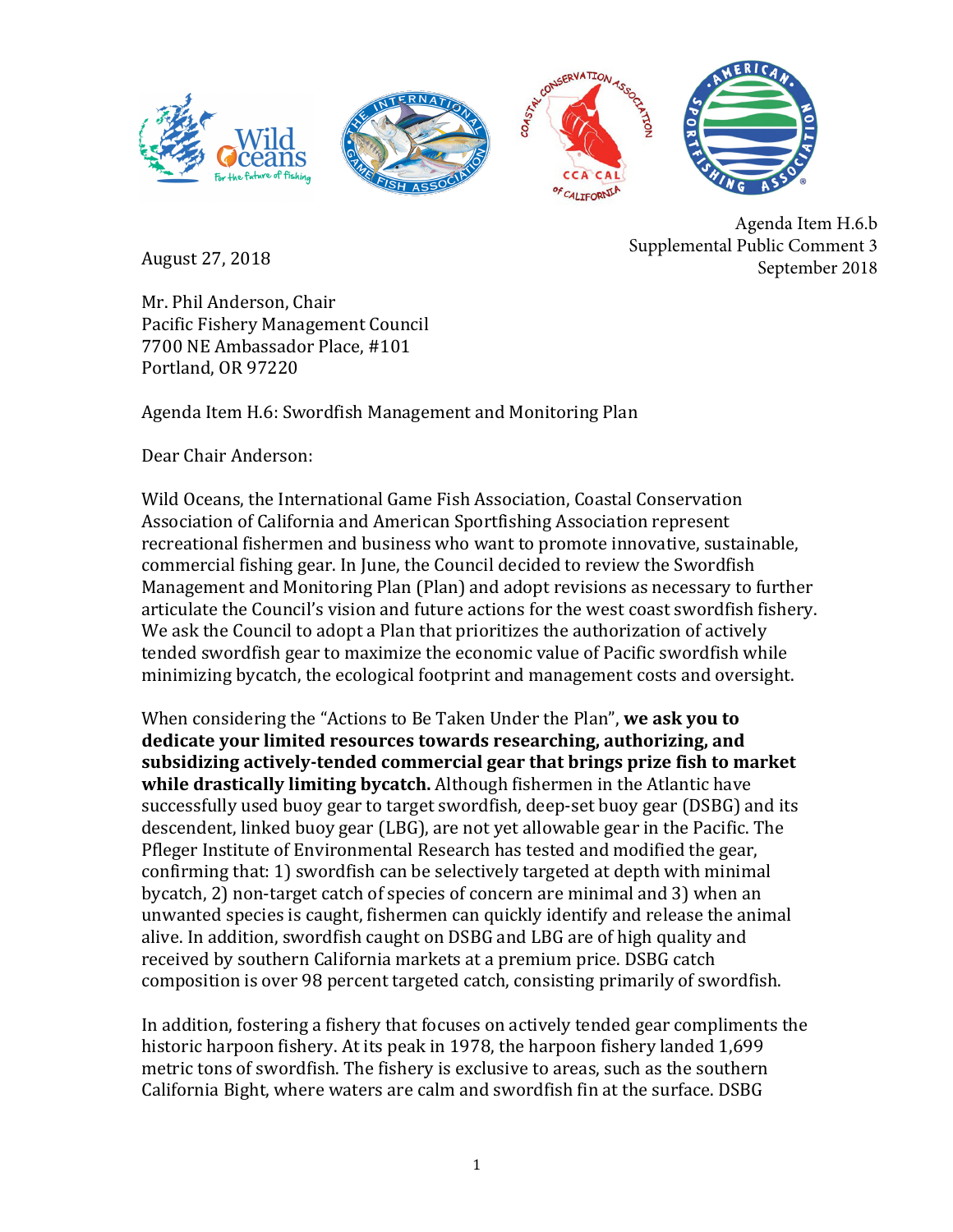fishermen regularly spot finning swordfish while tending their gear. Using DSBG or LBG and harpoon in tandem will likely increase harpoon caught swordfish, providing a valuable supplement. The Plan should promote the expansion of harpoon caught swordfish as a necessary component of an environmentally sustainable and economically profitable swordfish fishery.

We strongly oppose further consideration of a longline fishery inside or **outside the West Coast exclusive economic zone.** The evidence is overwhelming that longlines do not conform to our sustainability goals. They are an extremely wasteful method of fishing, incapable of limiting what they catch to the targeted species. Senselessly squandering precious ocean resources is too high a price to pay to permit their use in the Pacific.

Any move to authorize non-selective longline gear will collide with our national commitment to protect marine life such as billfish, sea turtles, seabirds and marine mammals. For example, earlier this month, President Trump signed into law a bill that made technical amendments to the Billfish Conservation Act of 2012 that ensure it will be implemented as Congress originally intended. This law now clearly prohibits the importation or sale of billfish (except swordfish) in the mainland United States (it provides an exception for billfish caught and landed in Hawaii and the Pacific territories). The Act affirms that billfish contribute far more to the U.S. economy as recreational species (with virtually all fish released alive) than they do as commercial species. Any California based longline fishery would result in discarded striped marlin, blue marlin and shortbill spearfish.

A West Coast longline fishery will also interact with many species with unknown stock status, including mahi mahi, shortbill spearfish, moonfish, pomfret and wahoo. We lack sufficient data to manage these stocks in a manner that prevents overfishing or achieves rebuilding goals.

We ask you to prioritize ways to limit effort in the drift gillnet (DGN) fishery **and to minimize bycatch rates.** Ultimately, we support a transition away from drift gillnets, a gear that indiscriminately removes the ocean's top predators in a manner and in numbers that the fishery cannot control. For example, in 2017 the U.S. commercial fishery for Pacific bluefin tuna was closed after the fishery exceeded the 2017 catch limit of 425 mt. However, drift gillnets could not avoid bluefin tuna. In the fall of  $2017$ , the gear caught and the fishermen discarded tons of dead Pacific bluefin tuna.

In the meantime, we ask the Council to seize the opportunity to reduce latency in the DGN fleet. With the authorization of a Federal DGN permit, the Council can choose to retire excess permits including those who do not actively participate in the drift gillnet fishery. Exploring ways to leverage Federal DGN permits to reduce bycatch should be prioritized above other efforts to expand DGN access.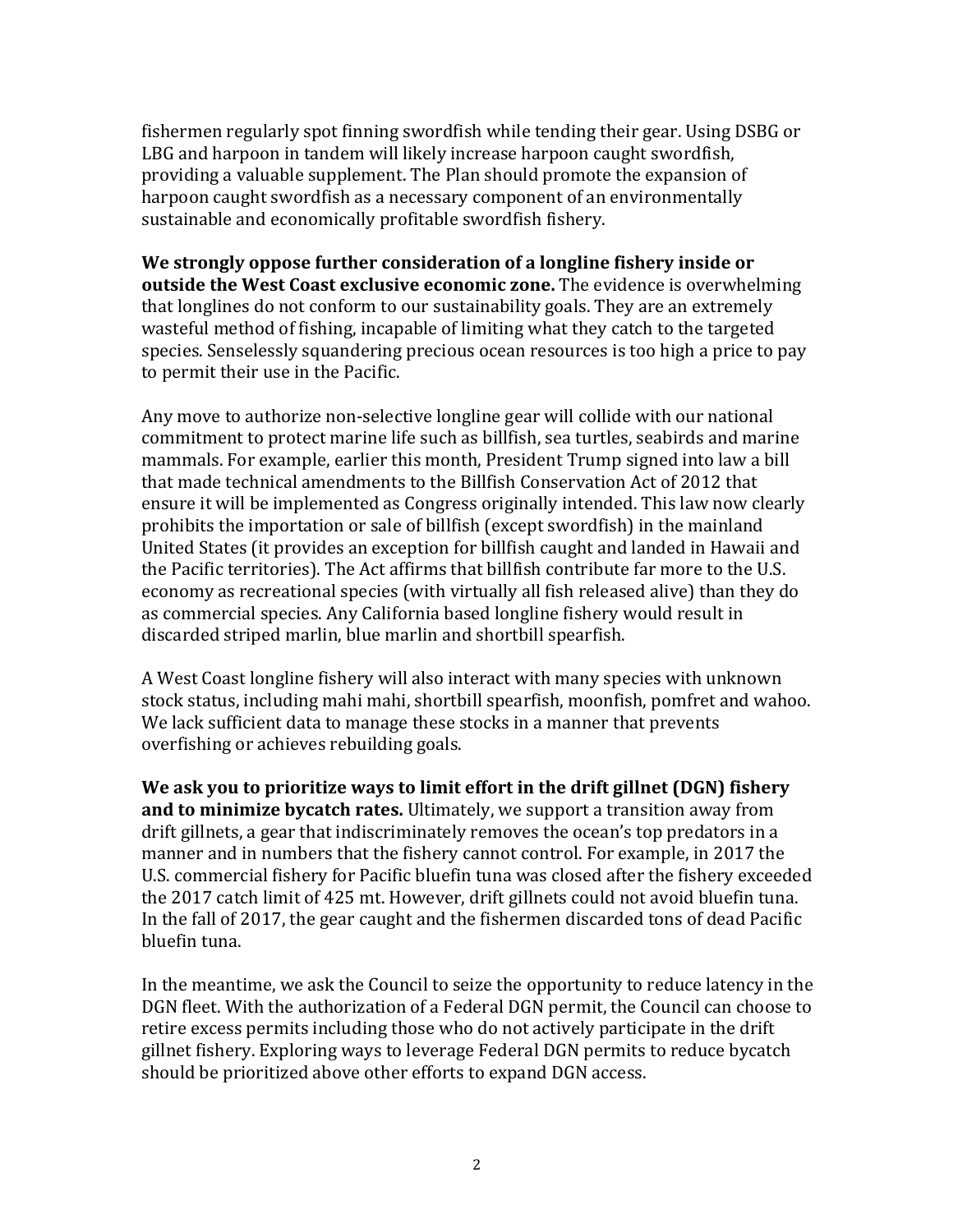In 2015, the Council adopted hard caps on the DGN fishery to further minimize bycatch of sea turtles and marine mammals. Last year, NMFS disallowed the regulations. The denial should not end the Council's commitment to reducing bycatch in the drift gillnet fishery, but should encourage a discussion of implementing hard caps on critically endangered sea turtles. This is currently listed as a priority under the Plan, but is not included in the Road Map For Implementing Actions Under the Plan. We ask you to schedule this action and begin scoping an amendment to limit effort in the DGN fishery.

In order to build a more sustainable swordfish fishery with higher economic returns and less bycatch, we ask you to incorporate performance criteria for conducting and evaluating research into the use of alternative fishing gears **and methods.** Without such criteria, agreed upon in advance, assessing the results and making management decisions based on those results will be open to interpretation and likely lead to conflict among stakeholders with varying interests and priorities. In order for the public to have confidence in management decisions based on the research, the precise aims and objectives against which those results will be assessed must be developed.

Performance criteria need to go beyond the economic viability of catching swordfish and the avoidance of endangered species (i.e., reduced numbers of turtle-takes as compared with drift nets) to evaluate: 1) the ability of the proposed gear to target select species and minimize bycatch of finfish, sharks and important recreational species and 2) the costs and benefits of experimental gear. As stewards of our wild oceans, we have a responsibility to invest in more selective fishing to ensure that benefits to the public outweigh the costs. The public objects to harmful fishing methods, which it is forced to subsidize by paying the high management costs  $$ complex regulations, intensive monitoring (including observers) and enforcement of mitigating the damage they do to non-target species. It is time for fishery management to consider the net benefits to the nation that come with more selective gears. So-called "small-scale" fishing gears like DSBG are actually more economically productive and viable when we factor in the enormous benefits of management costs avoided.

\_\_\_\_\_\_\_\_\_

As fishermen, we believe that "best fishing practices" for offshore fisheries can support smaller-scale, high-yield, locally-supplied fisheries, commercial as well as recreational, using the latest technological developments in sustainable fishing. It is part of a progressive shift away from so-called modern, "efficient" methods of fishing that have proven wasteful and ultimately unmanageable. We ask you to incorporate our priorities into the Swordfish Management and Monitoring Plan.